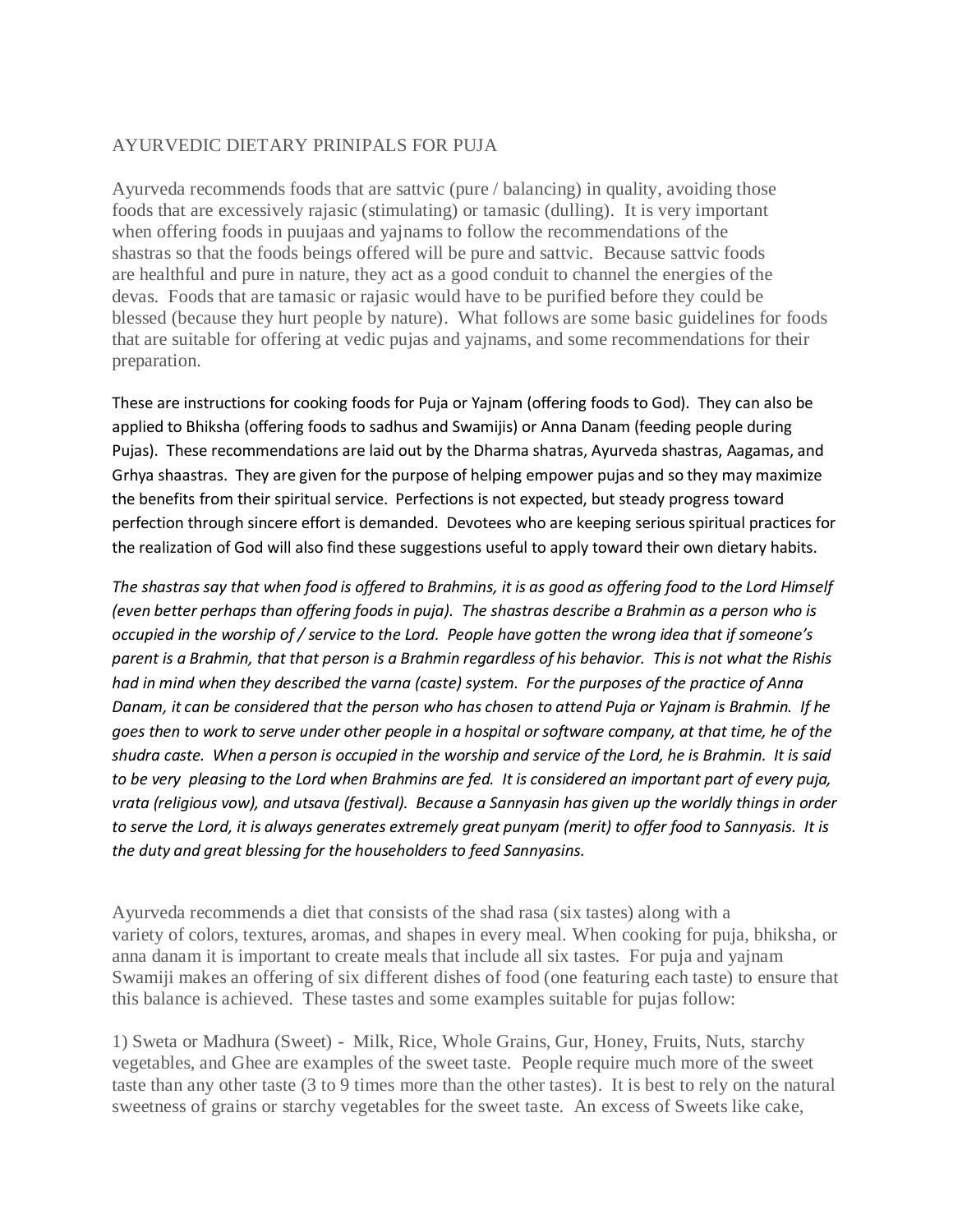kheer, or laddu and an excess of sweeteners should be avoided. Refined Sugars and artificial sweeteners should be avoided favoring raw sugar, gur (jaggary), or honey instead. IT should be noted that honey should not be cooked, but can be added to dishes after they are cooked. Honey should not be used in equal quantity to ghee by weight. It is said to be best to eat sweet fresh fruits about 30 minutes before a meal, but not in combination with other foods.)

Sweet taste is cooling (honey is heating) and nourishing. It gives strength, balances the emotions, and gives santosha (contentment). It promotes peace, love and tranquility. In excess it increases fat, and causes lethargy, obesity, mental dullness, and depression. Excess sweet taste hurts the spleen and pancreas. Excess sweet taste (particularly refined sugars and grains) can cause diabetes.

2) Lavanga (Salty) - Salt (Though table salt or sea salt is alright in moderation; Ayurveda recommends Saindhav or Kala Namak. The salty taste is required for life and health, so Ayurveda recommends a little in every meal. For people with high blood pressure salt should be reduced. Vegetables containing natural salts like celery, beets, carrots, dandelion, kale, mustard greens, spinach, chard, and turnips may provide enough sodium for those who must reduce their salt intake. There are five types of salt (pancha lavang) used in Ayurvedic medicines. These are available at Indian stores and Saindava is recommended as best in general. An excess of salt should be avoided.)

Salty taste is heating. It has softening and calming effects. In moderation it promotes absorption and elimination. In excess it can cause vomiting, burning pains, and dryness. Excess salt hurts the heart, blood pressure, kidneys, and can lead to feelings of greed.

3) Amla (Sour) - Lemons, Limes, Raw Mango, Tamarind, Yogurt (Strong sour things like alcohol and vinager should be strictly avoided. It should be noted that yogurt should not be cooked or eaten with fruits.) The sour taste is heating

Sour taste is heating (limes are cooling). It relieves thirst and increases digestion. Sour taste has stimulant, and nourishing qualities. It gives strength to the tissues of the body (but tends to weaken the reproductive tissues). An excess of sour taste can hurt the liver and cause anger and envy.

4) Katu or Tiikshna (Pungent) - Ginger, Mild spices like Jeera / Cumin, Black pepper, Mustard oil or seeds (Excessively spicy food should be avoided. Achar / Pickles, Chili peppers, fresh or dried or powdered should be strictly. It is good to make chutneys with these milder ingredients like fresh ginger.)

Pungent taste is very hot. It reduces toxins and promotes sweating. It is very stimulating and causes heat n the body. An excess of pungent taste creates mental agitation and excess heat. It can hurt the lungs and heart. An excess of the pungent taste causes anger, hatred, depression and mental instability. It should be used in small amounts.

5) Tikta (Bitter) - Bitter Melon, Neem, Methi, Fresh Greens like Collards or Mustard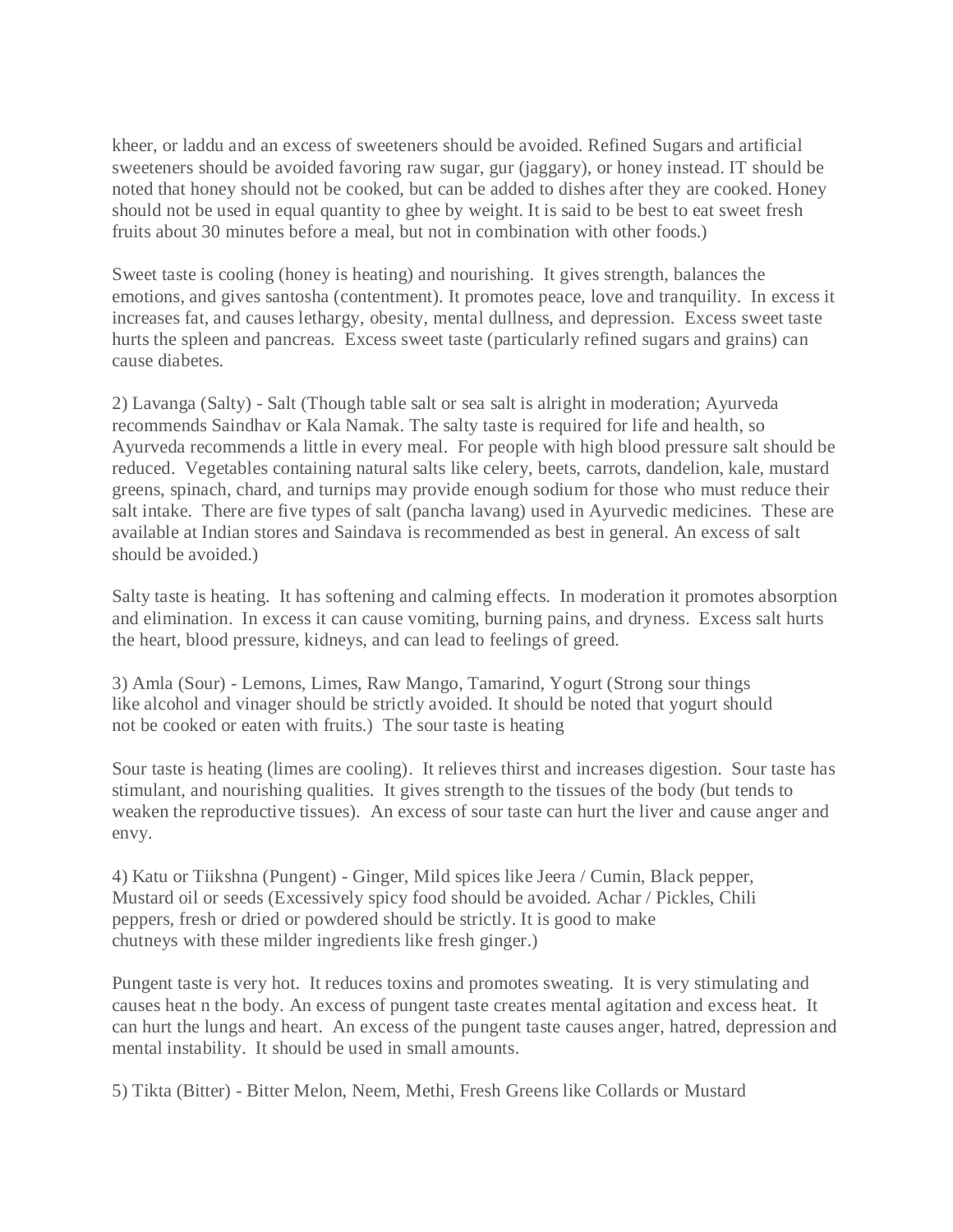greens (Though coffee is bitter it should be avoided due to its stimulant quality).

Bitter taste is very cold. It is cleansing and detoxifying. It cleanses the liver and the bloods. It reduces all body tissue and creates lightness in the mind. Excess bitter taste can lead to death (most natural poisons are very bitter). It hurts the heart and causes feelings of grief. This taste is needed in very small quantities.

6) Kashaya (Astringent) – Legumes, Dals, Haritaki / Harde fruit, spinach and Okra (Tea is astringent but

should be avoided for its stimulant quality. Warm milk diluted with water and spiced and sweetened with honey could be offered instead of tea. Also it is possible to make a beverage like chai with tulsi instead of tea. Tulsi tea bags can be ordered online from Organic India or through natural foods stores like "Whole Foods.")

Astringent taste is very cold. It stops bodily discharges like bleeding. It can stop sweating and diarrhea It can be healing to the skin and mucus membranes. Excess astringent taste causes death. It causes depletions and ungroundedness. Excess astringent taste damages the colon, deranges vata dosha and causes fear and other powerful negative emotions. Of the six tastes the least of this taste is required.

### FOODS TO BE STRICTLY AVOIDED FOR PUJAS:

It is said that in Vedic times only three spices were permitted for use in yajnams: black pepper, cardamom, and urid dal. These regulations are very lenient by comparison.

Meat, Fish, Eggs, Alcohol, Drugs, Chemical additives and preservatives, Coffee, Tea, Refined Sugars, Artificial Sweeteners or colorings, Garlic, Raw Onion, Excess Chili Pepper, Micro-waved foods, Frozen, Caned or preserved foods,

### IT IS BEST TO FAVOR

Natural, Fresh, Organic, foods whenever possible. Good sattvic foods are fresh, organic, raw dairy, fruits, nuts, whole grains (white rice is acceptable), fresh veggies like squash, okra, green beans etc. It is better to use fresh local produce, milk, and honey etc whenever possible. Fresh Indian varieties of Veggies are also acceptable but not frozen. Dried dals and grains are acceptable. It is good to make foods tasty and to season them well with mild spices like curry leaves, cumin, coriander, turmeric, saffron, cardamom, cinnamon, fennel, dill, methi, mustard, urid, fresh ginger, bay leaf, and basil or tulsi etc. For heavy dishes like dal, it is good to add some pungent spice like hing, mustard, black pepper, or sour ingredients to help digestion. Warm spices are also helpful to digest dairy and sweets like cardamom, nutmeg, etc. Fresh cilantro, coconut, and cucumber are very cooling; they are helpful to balance foods that are hot and spicy.

# RECOMMENDATIONS FOR COOKING

After bathing, wearing clean clothes; foods should be cooked as a spiritual practice for offering to the Deity. The Mantras of the Deity should be recited while cooking. Foods should not be tasted or smelled before they are offered. Foods should be cooked ideally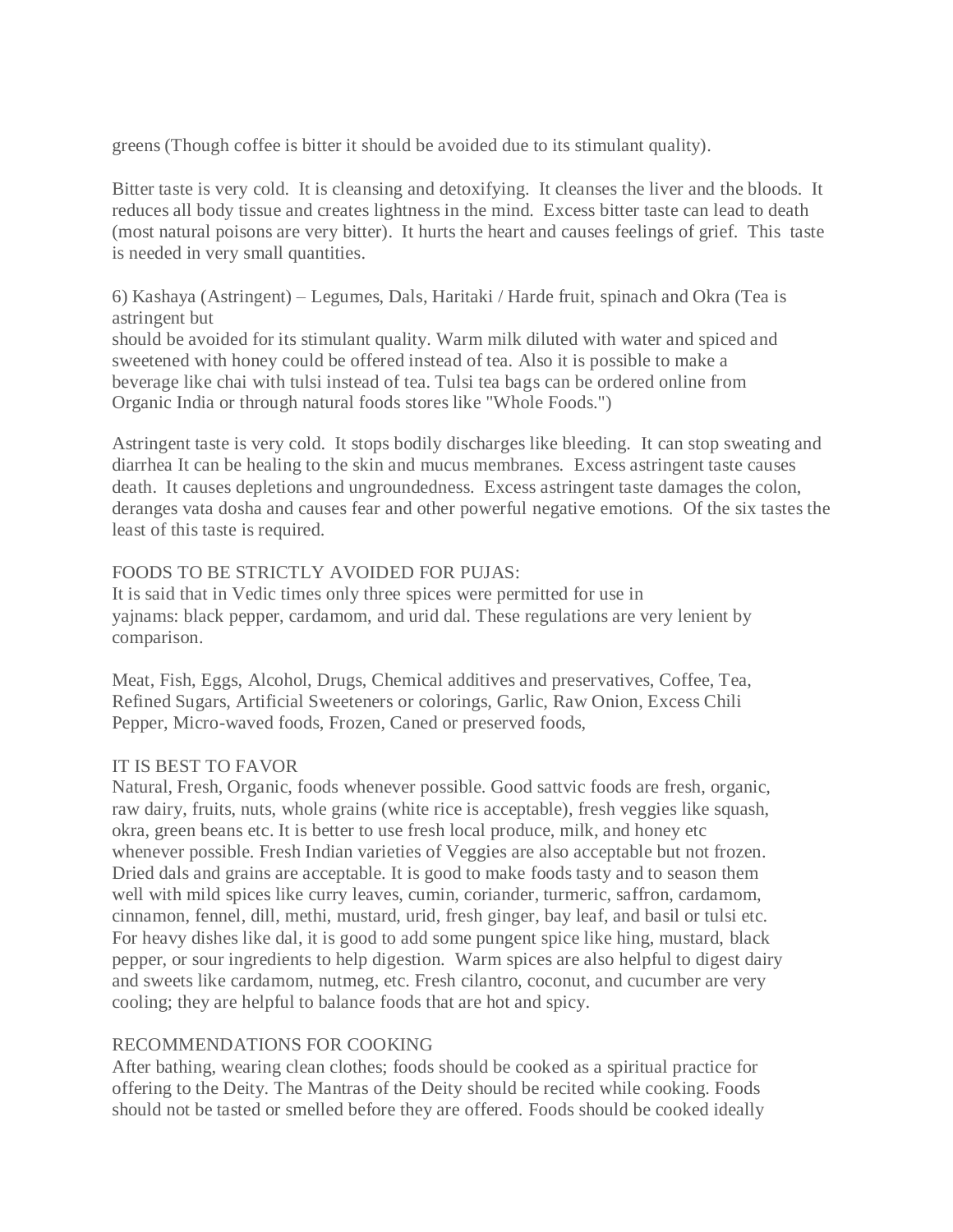no sooner than 3 hours before offering and should be tightly covered with an opaque cover so that none but the cook and priest shall see the food before it is offered. It is better to offer foods cool than to reheat them. It is best to use only a little ghee for cooking (unless using mustard oil for its pungent quality). Other oils may be introduced by using seeds, nuts, or coconut. Fried foods should be avoided. Milk or cream should not be used with salty foods nor should it be boiled for a long time. Thickening milk can be done with arrow root or corn starch for kheer etc. Again Yogurt and honey should not be cooked. Too much heavy foods like dairy, chana, kidney beans etc should be limited. Excess of tomato and other plants in the nightshade family should be limited: these are tomato, potato, eggplant, bell pepper, chili peppers. It is ideal when possible to cook in vessels reserved for this purpose. This keeps the household energies from impurifying the offerings and the ritual from unduly purifying the families. (Do the best that is possible and pray to the lord to make up for faults). For Yajnams performed by Swamiji he requires:

1) Laddus made from besan and ghee and gur (Other ingredients cook be added or substituted for the besan but refined sugars should be strictly avoided).

2) Pongal made from milk, ghee, rice, urid dal, coconut, cashew, raisons, and gur. After taken from the heat rose water and honey should be added.

- 3) Panchamrita
- 1 part ghee
- 2 part honey
- 2 part gur
- 2 part yogurt

and 8 part milk should be blended well by hand (saffron, ganga jal, fresh tulsi leaves, and rose water can be added)

He requires 6 dishes made each to feature one of the six tastes listed above.

- These could be whatever the cook likes. An example menu follows
- 1 Sweet Plain rice or Chapati with ghee
- 2 Salty This could be any salty dish like a vegetable subji or salty papads etc.
- 3 Sour this could be tamarind flavored rasam or a yogurt dish (this could be lemon rice

or curd rice or tamarind rice).

4 Pungent - this could be a chutney made substituting ginger and black pepper for the chilis.

5 Bitter - this could be a "saag" made with fresh collard greens.

6 Astringent - this could be a dal.

For feeding large groups it is possible to make other dishes. Ideally these will be cooked in the home by spiritually minded people who strive to use the proper ingredients. All food offered to the devotees should be pure and sattvic as much as possible. Store bought and commercially prepared foods are not usually suitable: though some restaurant owners etc may willingly contribute if they are inspired by the desire to serve the Lord. For rituals two or three meals should be offered per day to all who attend. A simple dish like pongal or upama is suitable for breakfast. If two meals are served, one should be